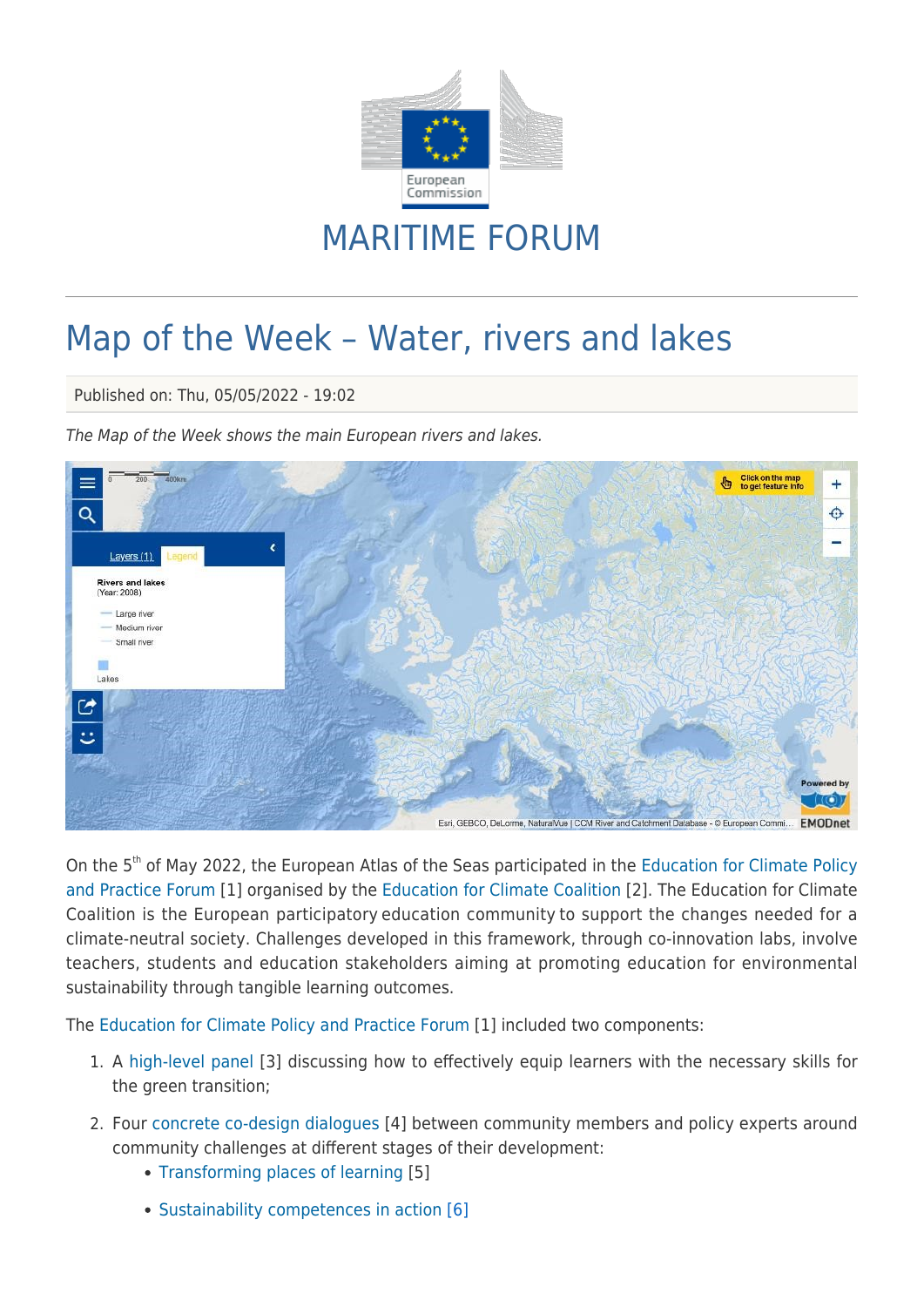- [Making saving water a lifelong habit](https://education-for-climate.ec.europa.eu/community/policyevent/event/policy-and-practice-forum-co-design-dialogue-making-saving-water-lifelong-habit) [7]
- [Learning actions for sustainable tree planting](https://education-for-climate.ec.europa.eu/community/3BT/event/policy-and-practice-forum-co-design-dialogue-learning-actions-sustainable-tree-planting) [8]

The European Atlas of the Seas contributed to the dialogue dedicated to '[Making saving water a](https://education-for-climate.ec.europa.eu/community/saving-water-habits/about) [lifelong habit](https://education-for-climate.ec.europa.eu/community/saving-water-habits/about) [9]' water. During this dialogue, the to-be-tested activities and approaches in this area were announced. The Atlas, during its [presentation](https://webgate.ec.europa.eu/maritimeforum/en/system/files/forum_atlas_educationforclimate_may2022.pdf) [10], invited the participants to reflect on how their actions on water, at school, can benefit the ocean.

The Map of the Week, the Atlas' map layer on river and lakes, is very interesting in this regard. Drainage networks and associated drainage basins form complex functional entities important not only for hydrological processes but also for environmental processes at large. As rivers flow into the ocean, water quality in the ocean directly depends on water quality of rivers. Zoom in and have a look! What is the nearest river to where you live?

Wish to know more about water and the ocean?

- Learn more about the Education for Climate challenge '[How to make saving water a lifelong](https://education-for-climate.ec.europa.eu/community/saving-water-habits/about) [habit](https://education-for-climate.ec.europa.eu/community/saving-water-habits/about) [9]?
- Discover the Water Information System for Europe [\(WISE](https://water.europa.eu/) [11]), a partnership between the European Commission and the [European Environment Agency](https://www.eea.europa.eu/) [12], which provides a webportal entry to water related information ranging from inland waters to marine waters.
- Learn about the [tenth anniversary](https://webgate.ec.europa.eu/maritimeforum/en/node/7110) [13] of the Memorandum of Understanding between the European Commission and the International Hydrographic Organization [\(IHO](https://iho.int/) [14]), celebrated on this 6 May.
- Explore the [new map](https://ec.europa.eu/maritimeaffairs/atlas/maritime_atlas/#lang=EN;p=w;bkgd=5;theme=477:0.9;c=480934.987567991,6915904.942801012;z=4;e=t) [15] on European Maritime Day in My Country 2022.
- Register to take part in the hybrid 'Let's make Europe Blue'-[EU4Ocean Ocean Literacy Summit](https://webgate.ec.europa.eu/maritimeforum/en/node/6964) [16] that will take place on 19-22 May 2022.

## **[Access the map](https://ec.europa.eu/maritimeaffairs/atlas/maritime_atlas/#lang=EN;p=w;bkgd=5;theme=10:0.75;c=480934.987567991,6915904.942801013;z=4;e=t)** [17]

The data in this map are provided by the [Joint Research Center](https://publications.jrc.ec.europa.eu/repository/) [18].

Published on Maritime Forum ([https://webgate.ec.europa.eu/maritimeforum\)](https://webgate.ec.europa.eu/maritimeforum)

**Source URL:** https://webgate.ec.europa.eu/maritimeforum/en/node/7173 **Links**

[1] https://education-for-climate.ec.europa.eu/community/policyevent/about

[2] https://education-for-climate.ec.europa.eu/community/home

[3]

https://education-for-climate.ec.europa.eu/community/policyevent/event/policy-and-practice-forum-high-le vel-panel-how-concretely-equip-learners

[4]

https://education-for-climate.ec.europa.eu/community/search/content/co-design%20dialogue?sort\_bef\_com bine=search api relevance+DESC&type=event&field event date op=%3E&field event dat e%5Bvalue%5D=2022-05-04&field\_event\_date%5Bmin%5D=&field\_event\_date%5Bmax%5D= [5]

https://education-for-climate.ec.europa.eu/community/policyevent/event/policy-and-practice-forum-co-desi